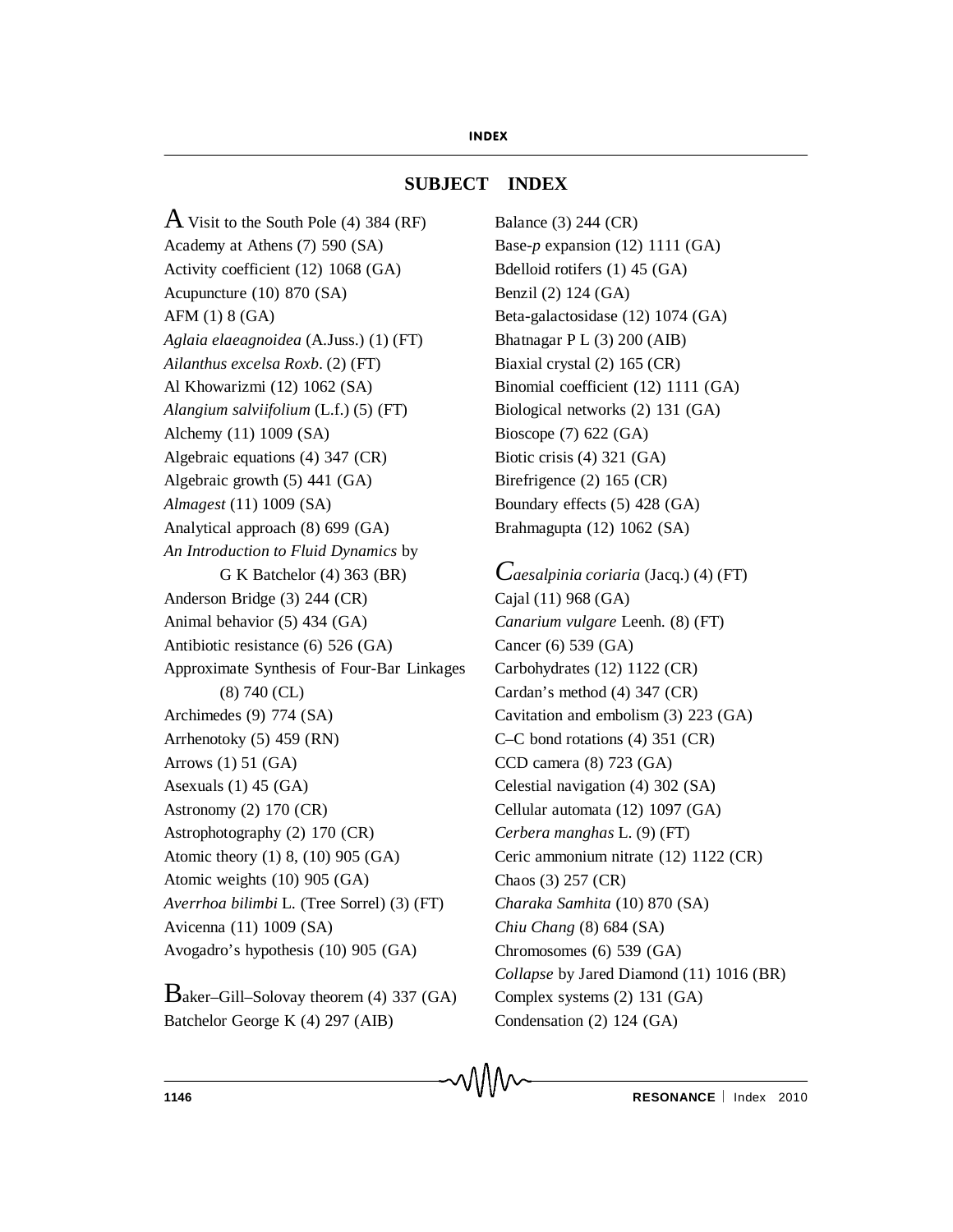Conduit size (3) 223 (GA) Conformational analysis (4) 351 (CR) Congruences (3) 232 (GA) Conrad Waddington (6) 491, 493 (AIB) Conservation laws (9) 832 (GA) Constraint (5) 458, (12) 1127 (TIO) Cosmology (10) 875 (GA) Coulomb blockade (11) 988 (GA) Counting functions (8) 733 (CR) Critical Reynolds number (5) 400 (SA) Cubic equations (4) 347 (CR) Cycle-condensation (2) 124 (GA)

 $D$ alton (1) 8 (GA) Dalton John (1) 2 (AIB) *Darshana Jolts* (10) 954, (11) 1021, (12) 1132 (RF) Darwinulid ostracods (1) 45 (GA) DC motor (6) 561 (CR) De Haas–van Alphen oscillations (5) 428 (GA) Debye–Hückel theory (12) 1068 (GA) Dead reckoning (4) 302 (SA) Debye molecules (7) 667 (FA) Decoding (6) 526 (GA) Decoherence (1) 16 (GA) Depressed cubic (4) 347 (CR) Design (8) 699 (GA) Diagonalization (4) 337 (GA) Diamagnetism (5) 428 (GA) Dibenzylketone (2) 124 (GA) Dielectric axis (2) 165 (CR) Difference (6) 573 (CR) Differential equations (6) 573 (CR) Digit end (10) 941 (GA) Diodes (1) 76 (CR) *Diospyros peregrina* (Gaertn.) Guercke (10) (FT)

Dipole-induced dipole interaction (7) 667 (FA) Disaccharides (12) 1122 (CR) Discrete symmetries (10) 926 (GA) Dissipation (5) 428 (GA) Distance (6) 573 (CR) Distributed storage (7) 605 (GA) DNA binding (7) 622 (GA) Double refraction (2) 165 (CR) Double-blind trials (11) 1003 (GA) Dye (19) 779 (GA) Dye sensitized (9) 819 (GA) Dyeing Fabrics (9) 856 (CL)

Electrical circuit (3) 257 (CR) Electrolytic conductivity 1068 (GA) Electron arrows (1) 51 (GA) Electron interference (1) 16 (GA) Electron theory of solids (5) 411 (GA) Engine failure (1) 64 (SA) Equivalence classes (7) 595 (GA) Euclid (8) 684 (SA) Euclidean plane (6) 573 (CR) Euler characteristic (7) 595 (GA) Evo Devo (6) 503 (GA) Evolution (6) 503 (GA)

Factorization domains (8) 737 (CR) Fail safety (1) 64 (SA) Fair coin (1) 32 (GA) Feigenbaum constant (3) 257 (CR) Finite vector spaces (11) 977, (12) 1074 (GA) Fischer projections (4) 351 (CR) Flapping wings (5) 400 (SA) Flight loads (3) 206 (SA) Flocking (12) 1097 (GA) Flow instability (5) 441 (GA) Four-link mechanism (8) 699 (GA)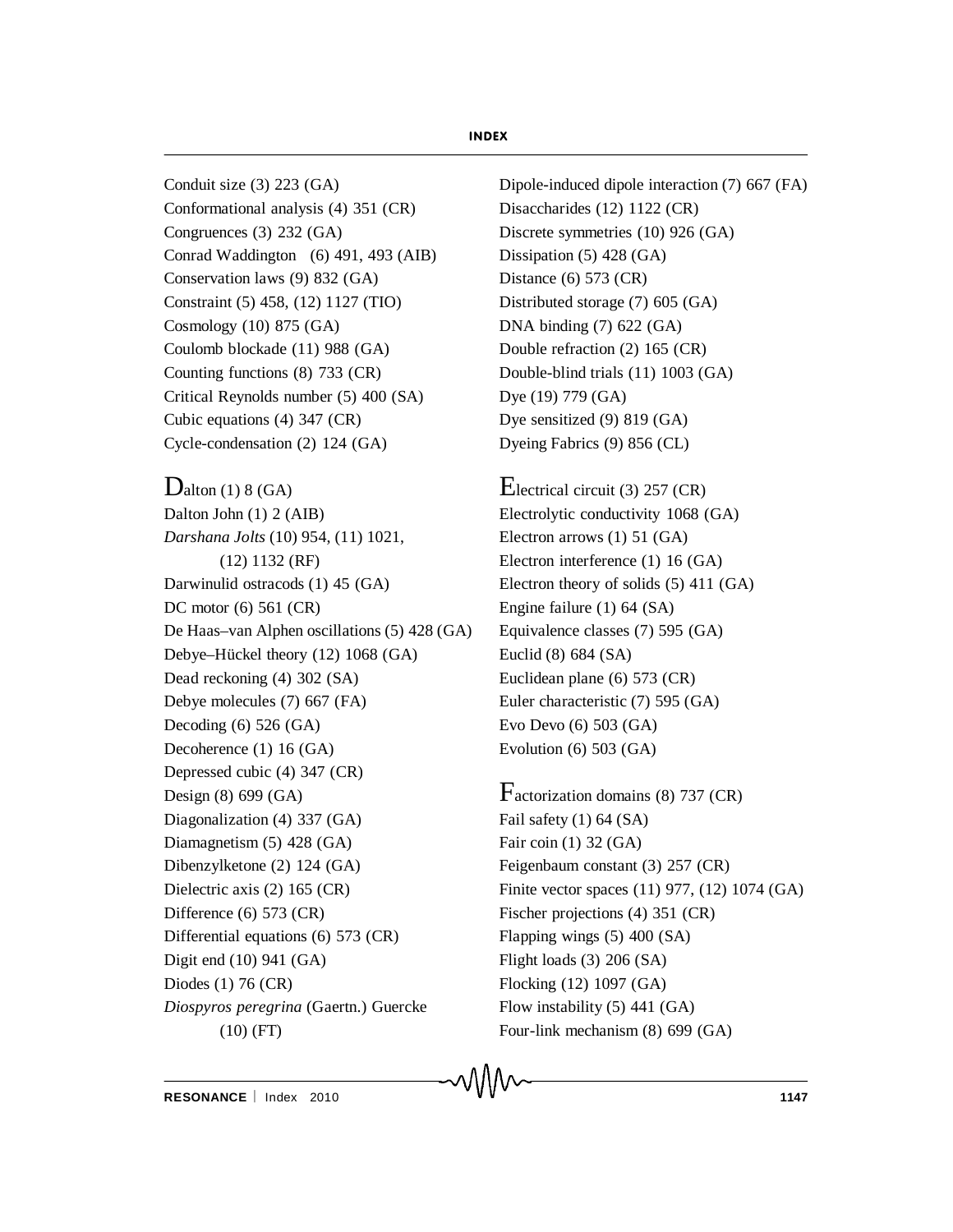Fractional parts of logarithms of primes (10) 941 (GA) Fred Hoyle (10) 865 (AIB); (10) 875 (GA) Free fall (4) 355 (CR) Freudenstein equation (8) 699 (GA) Functional colorants (9) 794 (GA) Fungus growing ants (5) 459 (RN)

**G**alen (10) 870 (SA) Galileo (10) 948 (GA) Gas (6) 514 (GA) Gaur Vinod K (11) 1031 (FF) Gauss circle problem (2) 116 (GA) Gaussian binomial coefficients (11) 977, (12) 1074 (GA) Gene regulation (12) 1074 (GA) Generalized magic squares (8) 733 (CR) Geometric distribution (1) 32 (GA) George K Batchelor (4) 297 (AIB) Glasses (6) 514 (GA) Global positioning system (GPS) (4) 302 (SA) Golgi (11) 968 (GA) Gregory–Leibnitz series (2) 116 (GA) *Guaiacum officinale* L. (6) (FT) Gun-powder (11) 1009 (SA) Gust loads (3) 206 (SA) *Gyrocarpus americanus* Jacq. (12) FT

Handicap principle (5) 434 (GA) Hands-on learning (4) 351 (CR) Heisenberg (5) 411 (GA) Heliocentric model (10) 948 (GA) Hero of Alexandria (9) 774 (SA) Higgs mechanism (10) 926 (GA) High performance pigments (9) 794 (GA) Hippocrates (10) 870 (SA) Homeopathy (11) 1003 (GA)

Hotspot (4) 321 (GA) Hydantoins (2) 124 (GA) Hymenoptera (5) 459 (RN)

Imhotep  $(6)$  498  $(SA)$ Immortalization (6) 539 (GA) Indo–Arabic numerals (12) 1062 (SA) Inductance measurement (3) 244 (CR) Inertial navigation system (INS) (4) 302 (SA) Information flow (7) 605 (GA) Instantons (2) 104 (GA) Instrument landing system (ILS) (4) 302 (SA) Invariants (7) 595 (GA) Irreversibility (6) 549 (GA) Ishango bone (8) 684 (SA) Isomerism (10) 905 (GA) I–V characteristics (1) 76 (CR)

Jacobi elliptic functions (2) 104 (GA) Jerk equation (3) 257 (CR) John Dalton (1) 2 (AIB)

Kakodkar Anil (4) 277 (FF) K G Ramanathan (2) 98 (AIB) Kepler (7) 590 (SA) Kinematics (8) 690 (GA) Kondo effect (11) 988 (GA) Kummer's theorem (12) 1111 (GA)

 $L$ aminar bubble (5) 400 (SA) Lasers (9) 804 (GA) Lattic points (2) 116 (GA) Legendre's theorem (12) 1111 (GA) Lever (9) 774 (SA) LHC (10) 926 (GA) Linkages (8) 690 (GA) Liquid (6) 514 (GA)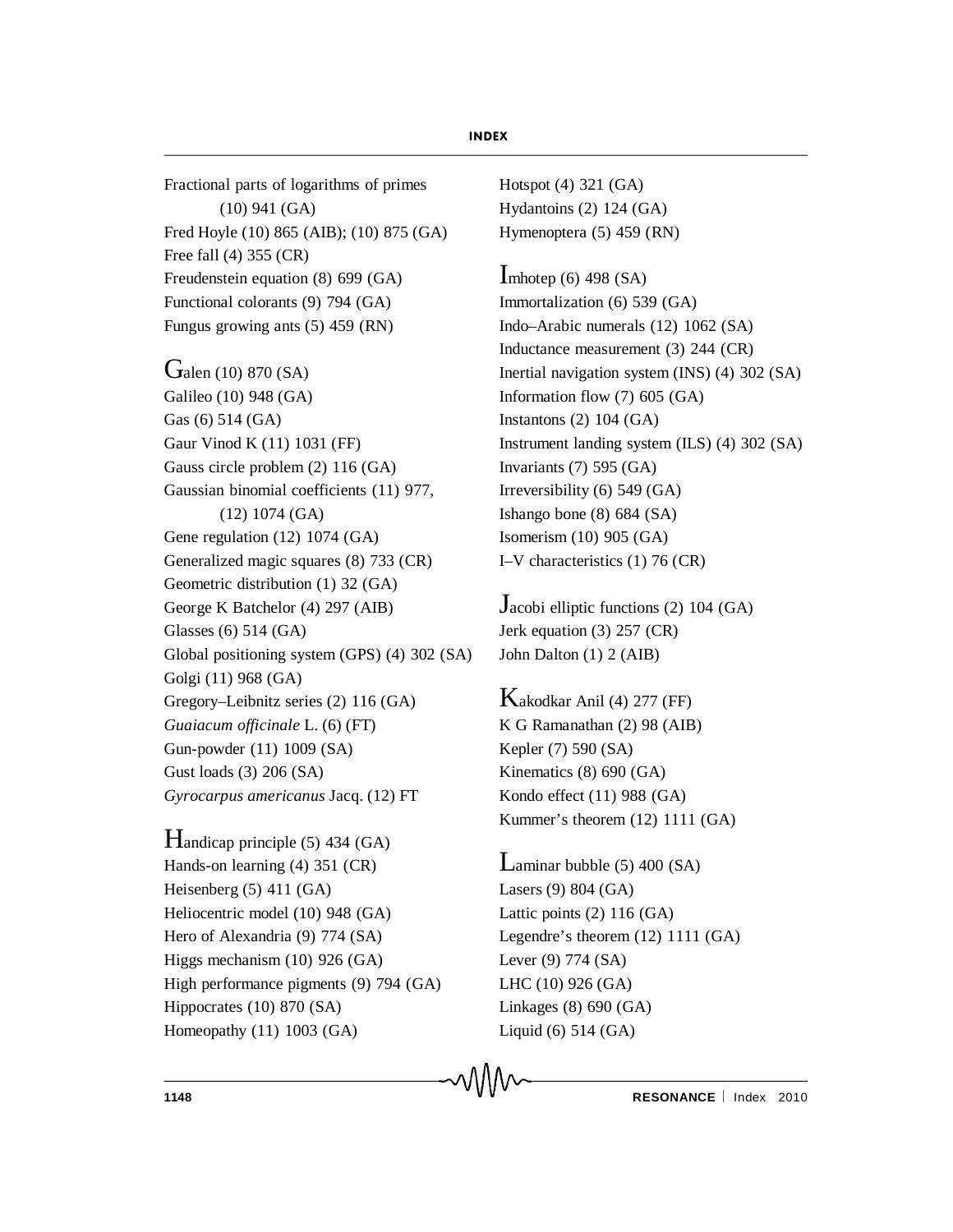Liquid-state dye lasers (9) 804 (GA) Low Reynolds number airfoils (5) 400 (SA)

Maneuver loads (3) 206 (SA) Mass extinction (4) 321 (GA) Matter waves (1) 16 (GA) Mauve (19) 779 (GA) Mauveien (19) 779 (GA) Max-flow min-cut (7) 605 (GA) Maxwell's demon (6) 549 (GA) Mean time between failures (MTBF) (1) 64 (SA) Mechanics (4) 355 (CR) Mechanisms (8) 690 (GA) Mesoscopic systems (11) 988 (GA) Metal complex dyes (9) 819 (GA) Mini and micro airplanes (5) 400 (SA) Molecular astronomy (10) 875 (GA) Molecular formula (10) 905 (GA) Molecular weights (10) 905 (GA) Monosaccharides (12) 1122 (CR) *Moscow Papyrus* (6) 498 (SA) Motion (5) 458, (12) 1127 (TIO) Motor constant (6) 561 (CR) Motor speed control (6) 561 (CR) mRNA (6) 526 (GA) Multicast networks (7) 605 (GA)

Natural laminar flow (NLF) airfoils (5) 400 (SA) Negative birefringent material (2) 165 (CR) Neuron Doctrine (11) 968 (GA) Neurons (11) 968 (GA) Nobel Prize in Chemistry 2009 (6) 526 (GA) Nobel Prize in Physics 2009 (8) 723 (GA) Nobel Prize in Physiology or Medicine (6) 539 (GA)

Noether's theorem (9) 832 (GA) Nonlinear optical fibers (7) 643 (GA) Nonlinearity (12) 1097 (GA) Notifiable accidents (1) 64 (SA) Nucleus (7) 622 (GA)

On the Constitution of Bodies (1) 95 (CL) On-substrate lysis (7) 622 (GA) *o*-phenylenediamine (2) 124 (GA) Optical fiber (8) 723 (GA) Optical solitons (7) 643 (GA)

 $P$  L Bhatnagar (3) 200 (AIB) *p*-adic valuation (12) 1111 (GA) Paper-making (11) 1009 (SA) Partitions (3) 232 (GA) Path (5) 458, (12) 1127 (TIO) Pathway modeling (2) 131 (GA) Pauli (5) 411 (GA) Peierls (5) 411 (GA) Pendulum (2) 104 (GA) Peptide bond formation (6) 526 (GA) Period doubling (3) 257 (CR) Periodic table (10) 905 (GA) Perkin (19) 779 (GA) Perkin's Mauve: The History of the Chemistry (9) 850 (RF) Peter Debye (12) 1056 (AIB) Phases of Venus (10) 948 (GA) Photostability (9) 804 (GA) Photovoltaics (9) 819 (GA) Placebo effect (11) 1003 (GA) Plato (7) 590 (SA) Powders (6) 514 (GA) Prime number theorem (10) 941 (GA) Primitive Pythagorean triples (9) 843 (CR) Protein synthesis (6) 526 (GA)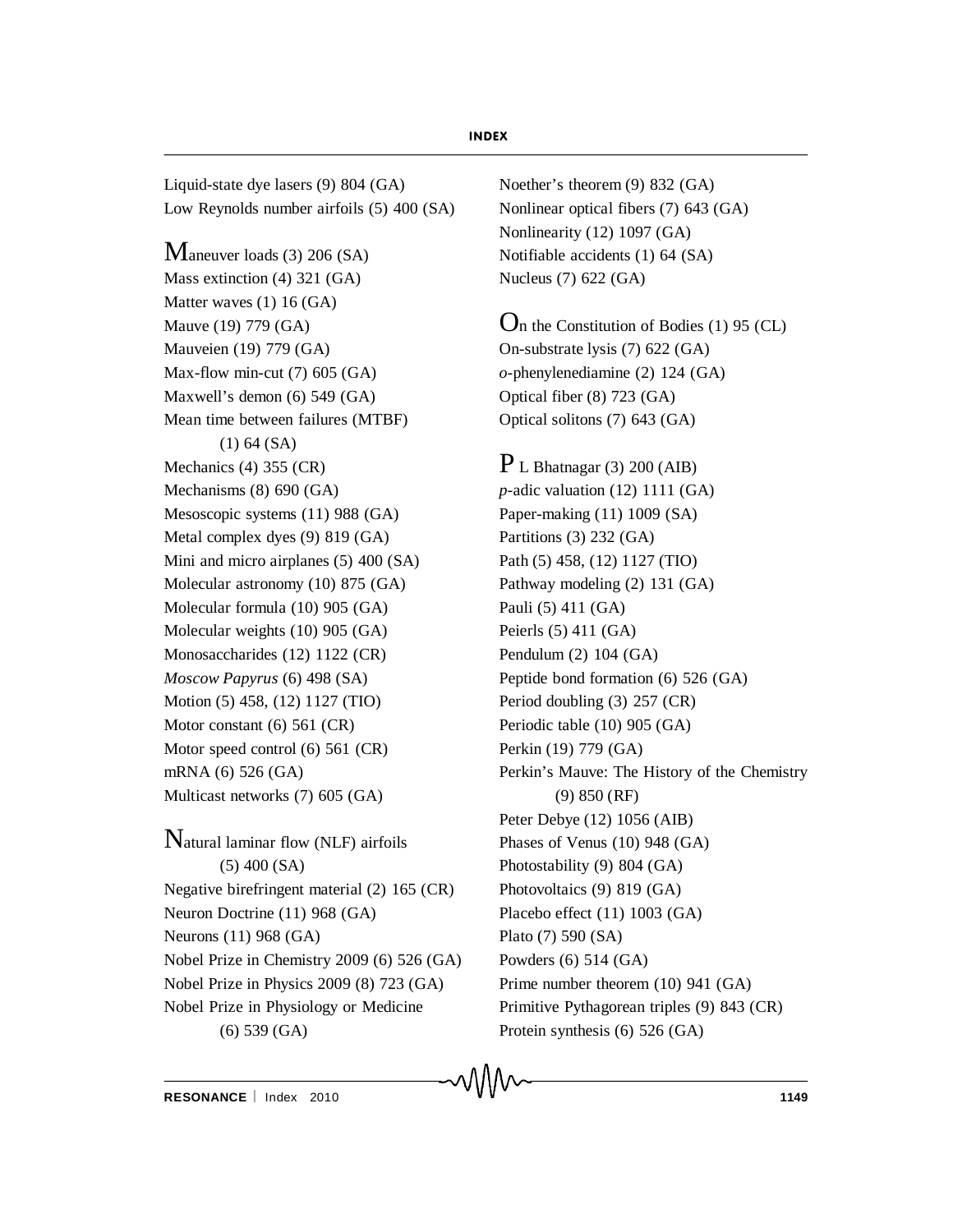Pyramids (6) 498 (SA) Pythagoras (7) 590 (SA)

 $\Omega$ uantum transport (11) 988 (GA) Quinine (19) 779 (GA) Quinoxalines (2) 124 (GA)

Radio aids to navigation (4) 302 (SA) Raman cross-section (2) 154 (GA) Raman scattering (2) 154 (GA) Ration (6) 573 (CR) Reaction arrows (1) 51 (GA) Real-time AFM (7) 622 (GA) Recurrence relation (9) 843 (CR) Reflections (8) 711 (GA) Relativization (4) 337 (GA) *Remembering Sir J C Bose* by D P Sen Gupta, M H Engineer and V A Shepherd (7) 675 (BR) Retarding plate (2) 165 (CR) Rhazes (11) 1009 (SA) Rotating frames (4) 355 (CR) Rotations (8) 711 (GA) Rutherford and Bohr (5) 476 (RF)

 $S$ afe-life (1) 64 (SA) Safety level (1) 64 (SA) *Salvadora persica* L. (11) (FT) Satellites of Jupiter (10) 948 (GA) Second law of thermodynamics (6) 549 (GA) Self-organization (12) 1097 (GA) Semi-monocoque structure (3) 206 (SA) Sensitivity (3) 244 (CR) Sexual reproduction (5) 459 (RN) Sexual selection (5) 434 (GA) Sir Rudolf Peierls (5) 394 (AIB) Solar cells (9) 819 (GA)

Solid (6) 514 (GA) Sommerfeld (5) 411 (GA) Species (4) 321 (GA) Speed–torque curve (6) 561 (CR) Spinors (8) 711 (GA) Spontaneous symmetrybreaking(12)1097 (GA) Sreekantan B V (5) 462 (FF) Start-stop dynamics (6) 561 (CR) Stellar evolution (10) 875 (GA) *Sterculia foetida* L. (7) (FT) Stereochemistry (4) 351 (CR) STM (1) 8 (GA) Strength calculations (3) 206 (SA) Structural fatigue (3) 206 (SA) Structural materials (3) 206 (SA) Structural safety (3) 206 (SA) *Sulvasutras* (8) 684 (SA) Sum (6) 573 (CR) Sums of two squares (2) 116 (GA) Surface enhanced Raman scattering (2) 154 (GA) Surface plasmon resonance (2) 154 (GA) Surgery (10) 870 (SA) Symmetry (9) 832 (GA) Synthetic colorants (9) 794 (GA) Systems biology (6) 503 (GA) Systems modeling (2) 131 (GA) Tapping mode (7) 622 (GA)

Telomerase  $(6)$  539  $(GA)$ Thales of Miletus (6) 498 (SA) The lactose operon (12) 1074 (GA) The Scientific Enterprise: (1) 83, (2) 176, (3) 268 (RF) The Unpublished Manuscripts of Srinivasa Ramanujan (2) 187 (CL) Thelytoky  $(5)$  459 (RN)

**1150 RESONANCE** | Index 2010